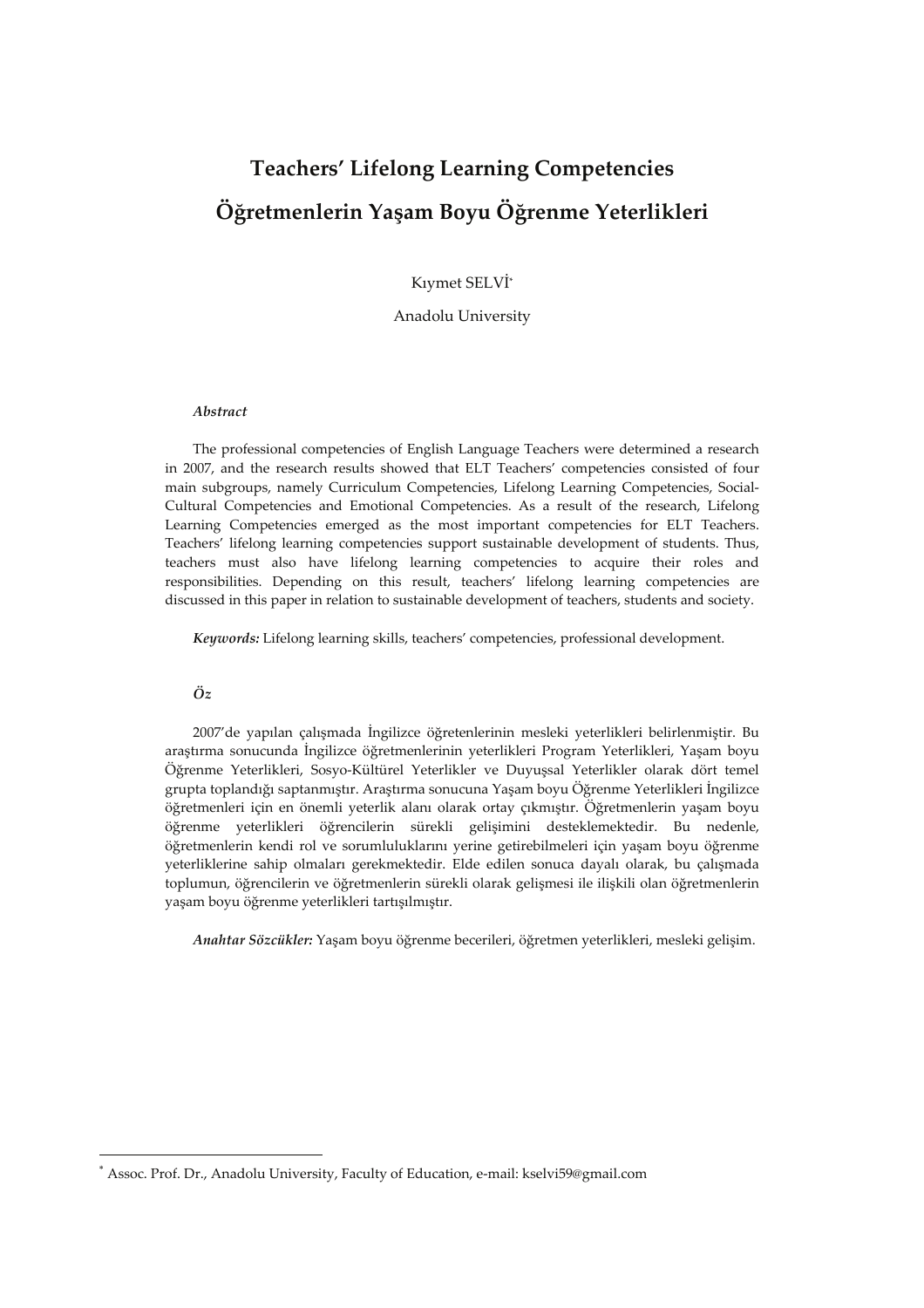# **Introduction**

In the educational context, lifelong learning skills have become important international and national agenda and have been discussed in academia after the 1990s (Okumoto, 2008). The Commission of the European Communities (2007; Fontelles & Enestam, 2006) mentioned the list of indicators connected with monitoring progress in the field of education and training. The list includes five educational indicators which measure the benchmark of education. One of the educational indicators is related to participation in lifelong learning skills of individuals who are between the ages 24-26. It is known that lifelong learning is a way of personal fulfillment of people living and working in sustainable developing societies and individuals.

Lifelong learning skills create opportunities for individuals and society which contribute to the development of an inclusive society. Lifelong learning is also crucial for democratic, social, technological and economical development of societies. The individuals need lifelong learning skills for personal fulfillment and development in order to support active citizenship, social inclusion and employment. By the end of formal learning-teaching processes, the lifelong learning skills equip young people for adult life. The important question is how individual can acquire these skills. The answer is that schools must teach and improve these skills because individuals should have opportunities for the acquisition of lifelong learning skills in learning-teaching process.

Knapper and Cropley explain the meaning of the concept of lifelong learning as "The single crucial element in the notion of lifelong education is to be found in the word 'lifelong': it embraces a set of guidelines for developing educational practice ('education') in order to foster learning throughout life ('lifelong)" (2000:9). According to Candy "lifelong learning takes, as one of its principal aims, equipping people with skills and competencies required to continue their own self-education beyond the end of formal schooling" (cited in Mourtos, 2003:1).These definitions indicated that lifelong learning can be fostered by means of educational system. Lifelong learning skills do not refer to the specific knowledge that the students acquire during their formal education process (Dong, 2004). It refers to acquiring knowledge and skills that they continue their own learning after the formal education process. LLS are the competencies of the individuals who apply these skills in their life process to gain new performance and follow all of the development related to their lives.

The scope of lifelong learning reveals some questions such as "What is lifelong learning for the individuals? What are the lifelong learning skills for all? and How can lifelong learning skills are acquired?" The first question was answered by Dong (2004) that lifelong learning skills include some subskills such as self-direct learning skills, ability of seeking out and access to knowledge, critical thinking skills, lateral thinking skills, communication skills, interpersonal skills, problem solving skills, ability of planning projects, ability of evaluating alternatives, ability of working in teams and ability of working collaboratively. These skills are recommended in line with the lifelong learning skills in order for individuals' to fulfill themselves. Schools should organize the learning-teaching process to help students in order for the awareness and acquisition of the lifelong learning skills (LLS). It is clear that LLS are not gained by students while teaching subject-matter in school, but it can be gained while doing learnercentered activities in learning-teaching process. Lifelong learning skills are the basic skills of lifelong learners since they constitute the essential foundation for learning, and learning to learn supports all learning activities.

The concept of lifelong learning has five main features which create learning opportunities for the whole life process such as meeting the needs of learners and society, creating motivation for learners to learn, self-actualization of learners, introducing ways for creation and construction of knowledge, and developing learning skills of learners. Lifelong learning is a lifetime process of development including formal, informal and non-formal educations which accept the importance of promoting lifelong learning. School is the best place for developing individuals' lifelong learning skills because no matter they are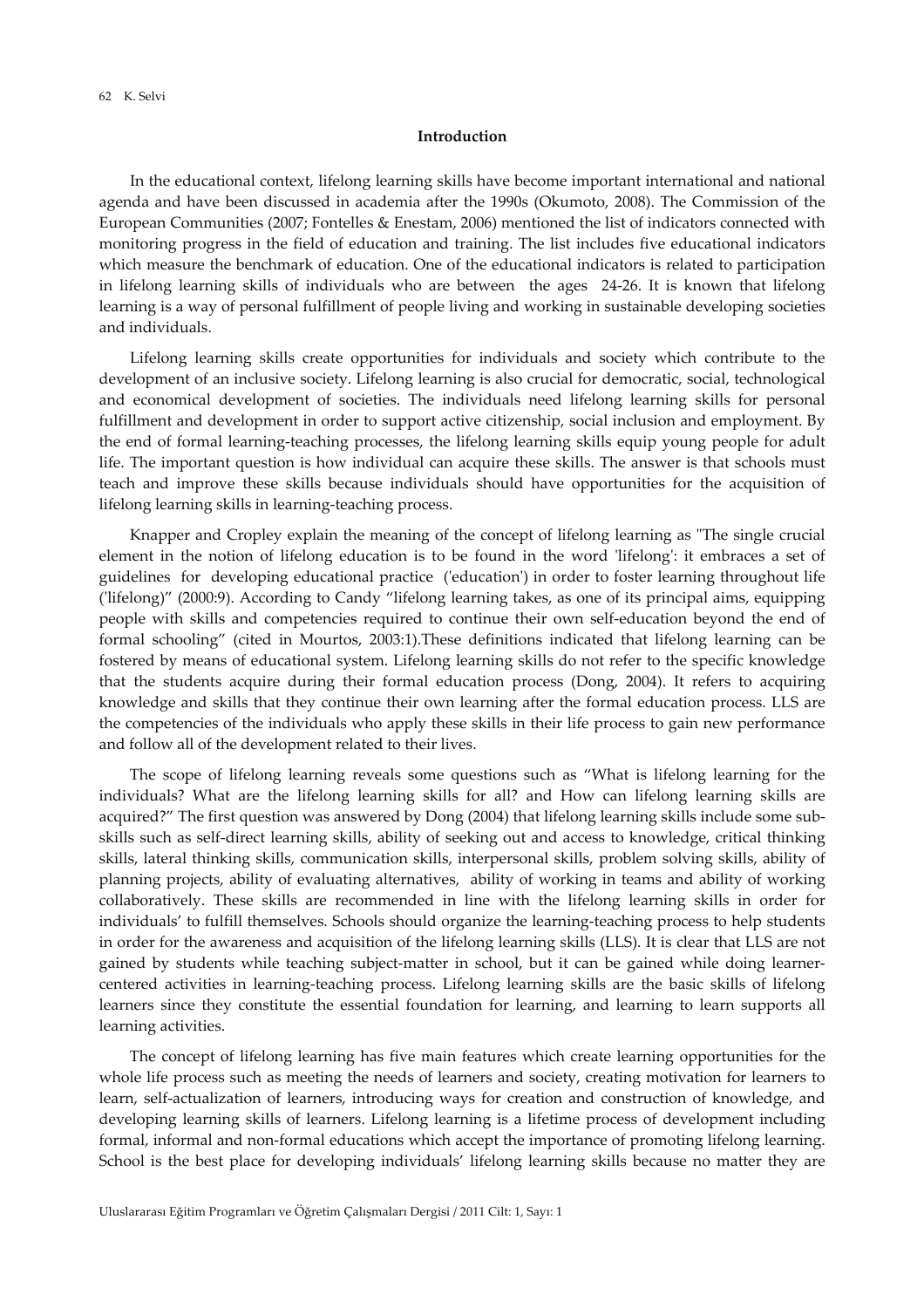children, young, mature and elderly, they have been in the school in their lifetime. However, a question might be asked. "Who is responsible for improving students' LLS in the school?"

The answer is that teachers have the responsibility for equipping students with lifelong learning skills to become lifelong learners for themselves. It is necessary that teachers must have competencies about lifelong learning to improve not only their own LLS but also their students' LLS. According to Theodosopoulous "in European level teachers' competencies have been described and efforts been made to encourage their active participation in lifelong learning" (2010, 153). Thus, teachers must have Lifelong learning competencies in order to become lifelong learners in their lives and they must also become lifelong learning leader in the school and society. Teachers must have LLS related to acquiring their responsibilities and roles in educational system and society. LLS are the main competencies for teachers since they form a basis for sustainable development of teachers and students by means of learning and teaching. Thus, teachers have to know the acquisitions of lifelong learning skills for both themselves and their students.

Information and technological developments show that school is not the only place for learning the subject-matter knowledge in the formal learning-teaching system. Therefore, school must be a place where an individual must gain the LLS during the formal learning-teaching process. Thus, establishing effective school can be depending on lifelong learning competencies of teachers. If teachers have LLC students become lifelong learners "from cradle to grave". According to Jarvis (2009, 12-13) "teachers must also recognize the art of teaching." Art of teaching means that teachers should have LLC in order to acquire teaching roles and responsibility in the school. It is known that competencies are defined as a combination of knowledge, skills and attitudes related to professional development in any area or field. Teachers' LLC consist of many skills that improve learning and teaching in the school. In this study, teachers' LLC include skill development of teachers and students about lifelong learning. LLC are the main competency area for teachers and they include two sub-skills Sub-skills include two sub-skills such as Teachers Lifelong Learning Skills and Teachers Lifelong Learning Skills Related to the Students' Lifelong Learning Skills. Teachers will be responsible for promoting their professional development and students' development (Iorga, 2010) in educational system by means of their LLC. The results of this research and all of the discussion were carried out based on this idea.

## **Method**

In this study, teachers' lifelong learning competencies were determined in two main stages. The first stage includes determining the English language teachers' competencies in 2007, and the second stage includes determining teachers' lifelong learning competencies. English language teachers' (ELT) competencies were determined in 2007 by means of Conventional Delphi Technique by the researcher (Selvi, 2007). The research results showed that English language teachers' competencies were composed of four main subgroups; Curriculum Competencies, Lifelong Learning Competencies, Social-Cultural Competencies and Emotional Competencies. The results of this research are different than the traditional teachers' competencies such as professional competencies, social-cultural competencies and field competencies. The research in 2007 shows that the lifelong learning competencies emerged as the most important competencies related to teachers' competencies of ELT. In 2009, the Lifelong Learning Competencies of ELT were reanalyzed and discussed by ten teachers who work at primary and high schools. The group of teachers worked together and discussed the Lifelong Learning Competencies of ELT by means of face to face brainstorming meeting. The brainstorm technique was applied during the group discussion, and they decided that all teachers must have LLC same as ELT lifelong learning competencies. At the end of the brainstorming study, ELT lifelong learning competencies were converted to teachers' LLC by teachers' views as seen in Table 1. At the end of teachers' analysis and discussion, very little changes occurred in lifelong learning competencies of ELT, and so they were converted to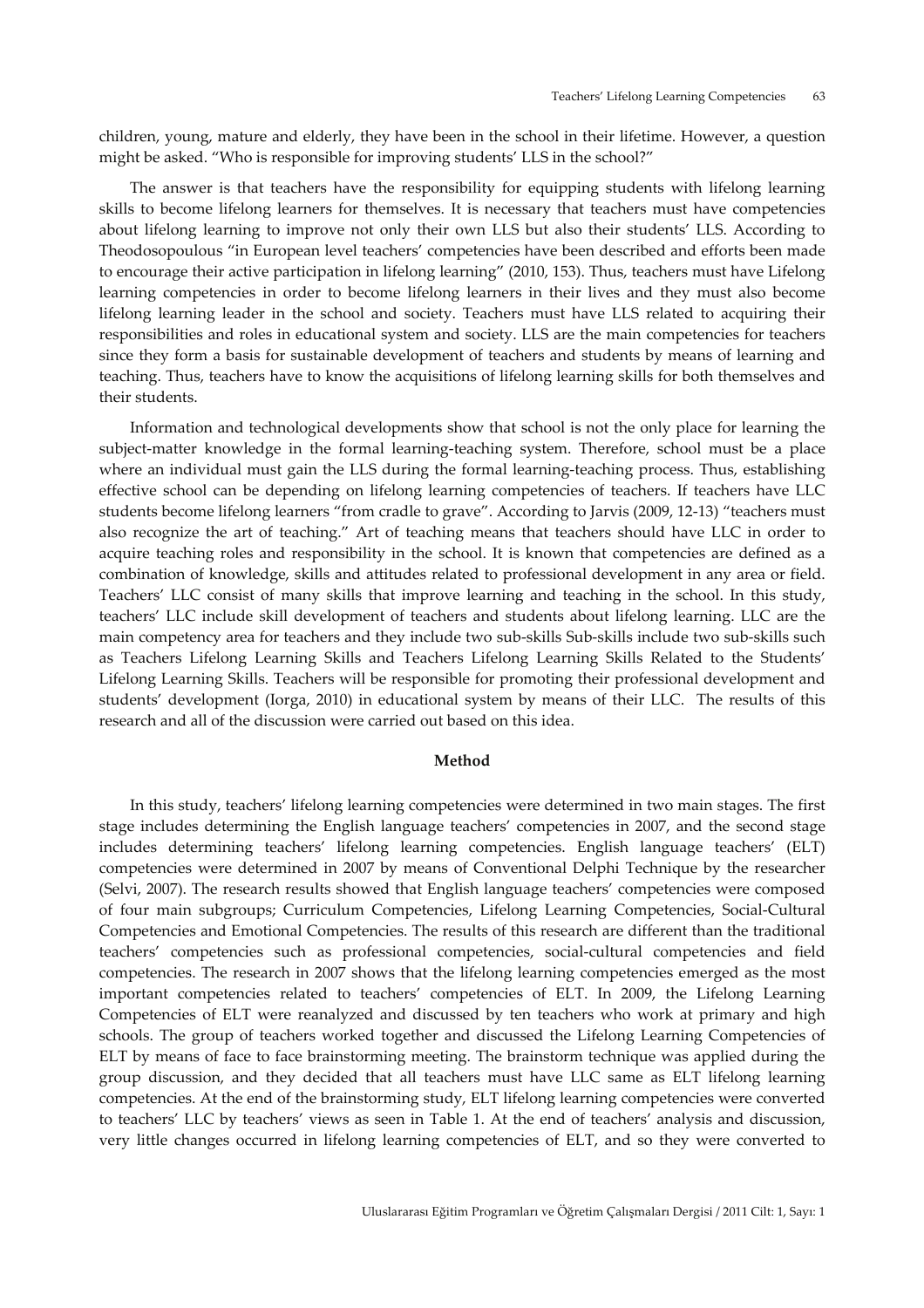#### K. Selvi 64

teachers' LLC for all teachers. Based on the research result, teachers' lifelong learning competencies are discussed in this paper in relation to sustainable development of teachers, students and society.

# **Findings**

The result of the research is related to teachers' lifelong learning competencies (TLLC) consisting of 32 items which are necessary for teachers and students as seen in Table 1. Teachers' lifelong learning competencies consisting of two sub-skills areas are as seen in Table 1. The first one is related to teachers' own lifelong learning skills and the second one is related to the roles of teachers for the development of students' lifelong learning skills in learning-teaching process. Teachers' own lifelong learning skills and teachers' lifelong learning skills related to students' learning can be seen in Table 1 from the most important ones to the least important ones.

Table 1

*Teachers' Lifelong Learning Competencies*

|    | Item Scoring 81% or Higher Levels of Agreement<br>Percentage of<br>Agreement         |    |
|----|--------------------------------------------------------------------------------------|----|
|    | Teachers own Lifelong Learning Skills                                                |    |
| 1. | Being aware of one's own abilities as a teacher                                      | 98 |
| 2. | Dealing with professional publication                                                | 96 |
| 3. | Being aware of one's own abilities as an individual                                  | 96 |
| 4. | Determining one's own educational needs as a teacher                                 | 95 |
| 5. | Cooperating with colleagues and professional organizations                           |    |
|    | in order to develop LLC                                                              | 94 |
| 6. | Being aware of students' learning problems                                           | 94 |
| 7. | Evaluating one's own teaching competencies as a teacher                              | 93 |
| 8. | Benefiting from in-service teacher training opportunities as a teacher               | 92 |
| 9. | Participating in scientific activities (course, symposium, seminar, conference)      | 92 |
|    | 10. Behaving in accordance with professional ethics                                  | 92 |
|    | 11. Using technologies in professional life                                          | 90 |
|    | 12. Benefiting from colleagues' experiences                                          | 90 |
|    | 13. Searching in-service teacher training opportunities                              | 89 |
|    | 14. Getting feedback from concerned people (families, school masters, inspectors,    |    |
|    | other teachers) about one's own teaching performance as a teacher                    | 84 |
|    | 15. Cooperating with other teachers, professionals and parents for improving         |    |
|    | students' learning to learn competencies                                             | 81 |
|    | Teachers' Lifelong Learning Skills Related to the Students' Lifelong Learning Skills |    |
|    | 16. Helping students improve their learning strategies                               | 93 |
|    | 17. Helping students improve their reading and comprehension skills                  | 94 |
|    | 18. Helping students improve their listening skills                                  | 94 |
|    | 19. Helping students improve their writing skills                                    | 92 |
|    | 20. Helping students improve their effective study skills                            | 92 |
|    | 21. Helping students improve their critical thinking skills                          | 91 |
|    | 22. Helping students be aware of their learning styles                               | 91 |
|    | 23. Helping students improve their searching skills                                  | 91 |

Uluslararası Eğitim Programları ve Öğretim Çalışmaları Dergisi / 2011 Cilt: 1, Sayı: 1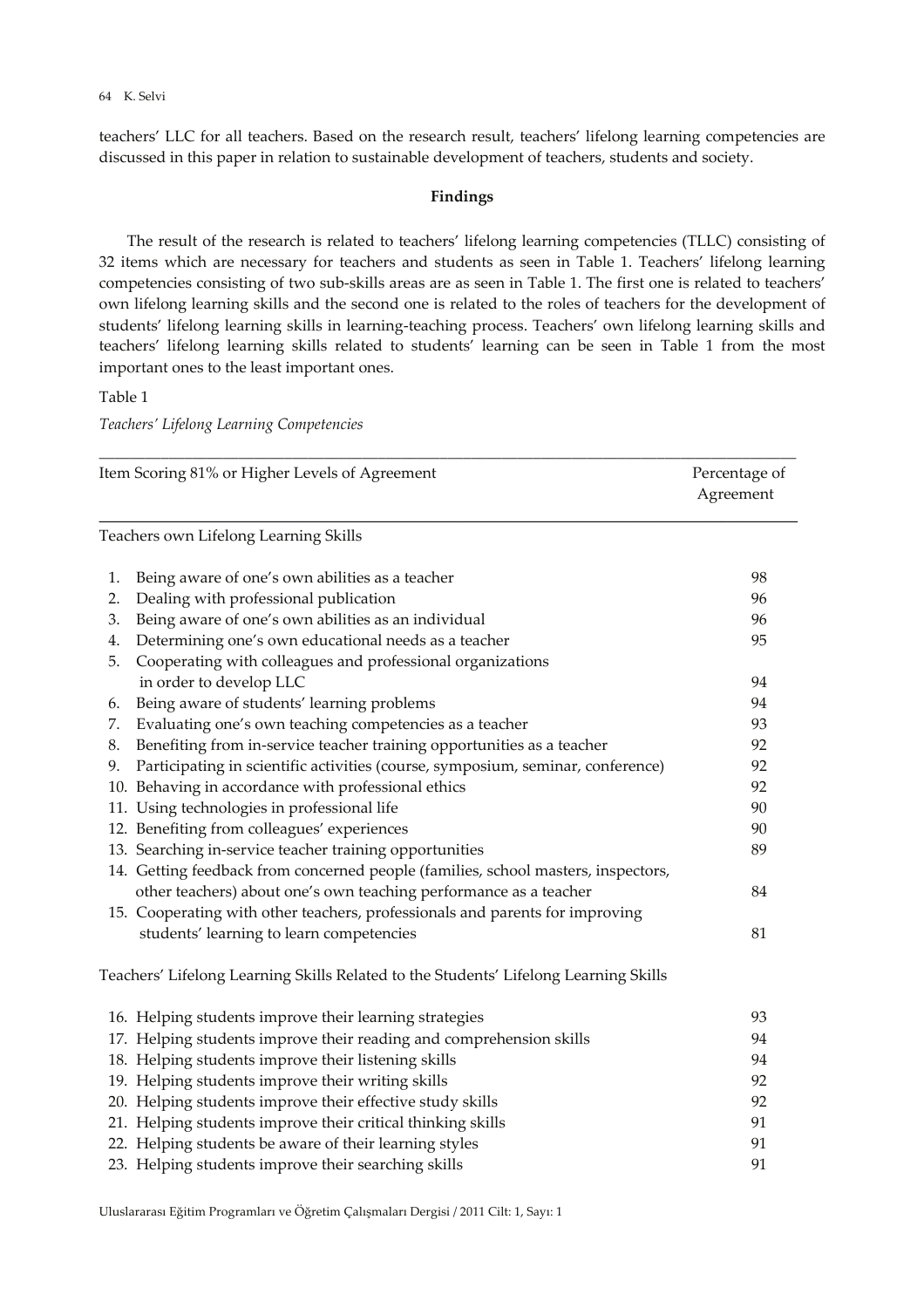| 24. Helping students improve their skills for effective time using                    | 91 |
|---------------------------------------------------------------------------------------|----|
| 25. Helping students improve their self-assessment skills                             | 91 |
| 26. Helping students improve their learning skills                                    | 91 |
| 27. Helping students improve their problem solving skills                             | 90 |
| 28. Helping students improve their ICT skills                                         | 89 |
| 29. Determining readiness level of the students                                       | 89 |
| 30. Determining students' learning styles                                             | 89 |
| 31. Supporting students' participation in decision making process in class and school | 87 |
| 32. Helping students to use their own learning strategies                             | 85 |
|                                                                                       |    |

As seen in Table 1, teachers' lifelong learning skills were determined by at least 81% agreements of teachers. The percentage level of agreement did not change in the second stage of the research by the brainstorm group consisting of 73 ELT teachers and professors within three Delphi rounds during the first stage of the research. The brainstorm group approved of the skills for all other teachers who work in primary schools and high schools. At the end of the brainstorm meeting, the brainstorm group modified only items 5, 15, 16, 28 and 32, and they made minor changes in TLLC.

\_\_\_\_\_\_\_\_\_\_\_\_\_\_\_\_\_\_\_\_\_\_\_\_\_\_\_\_\_\_\_\_\_\_\_\_\_\_\_\_\_\_\_\_\_\_\_\_\_\_\_\_\_\_\_\_\_\_\_\_\_\_\_\_\_\_\_\_\_\_\_\_\_\_\_\_\_\_\_\_\_\_\_\_\_\_\_\_\_\_

Research results clearly presented that two main sub-dimensions emerged related to TLLC. The first one is teachers' own lifelong learning skills and the second one is related to the roles or duties of teachers in order to develop students' lifelong learning skills in the school. This finding states that teachers should have competencies related to the development of lifelong learning skills which are necessary for both students and teachers. Teachers' own lifelong learning skills that are the first sub-dimension of TLLC include fifteen items and these are related to developing teachers' lifelong learning skills. Teachers' own lifelong learning skills are related to personal and professional development of teachers. For example, the skills "*Being aware of one's own abilities as an individual*" points out the personal development of teachers as individuals. The skill "*Dealing with professional publication*" is also related to the professional development of teachers. These skills reflected that teachers need personal and professional development in order to gain their own LLC. The first dimension of TLLS suggests that teachers' own LLS are the main skills for teachers to master their capabilities and potentials as teachers.

The second sub-dimension of TLLC that includes seventeen items is related to students' learning and these are related to developing students' lifelong learning skills. TLLS which consist of teachers' responsibilities and roles are related to developing students' lifelong learning skills. It is clearly seen in Table 1 that these skills are based on teachers' ability of teaching, communication and interaction with the students. These skills aim to develop students' learning to learn abilities. For example the items *"Helping students improve their listening skills"* and *"Helping students improve their searching skills"* refer to the development of students' learning to learn and self-direct learning skills. If students acquire these skills, they become lifelong learners in their lives. Teachers should teach and improve their students' and their own learning abilities and skills. Students' individual preferences of learning and abilities of learning to learn are strongly bound to students' learning strategies and students' learning styles. Every student brings a different set of experiences and knowledge related to his/her learning into the classroom. This kind of support in educational systems, which is related to lifelong learning skills of students, .may develop students' own learning strategies in the process of learning,

#### **Discussion**

The general framework of teacher competencies were explained in nine different dimensions as "field competencies, research competencies, curriculum competencies, lifelong learning competencies, social-cultural competencies, emotional competencies, communication competencies, ICT competencies and environmental competencies" (Selvi, 2010, 167-168). These competencies are very important for teachers in terms of professional and personal development. Thus, lifelong learning has become one of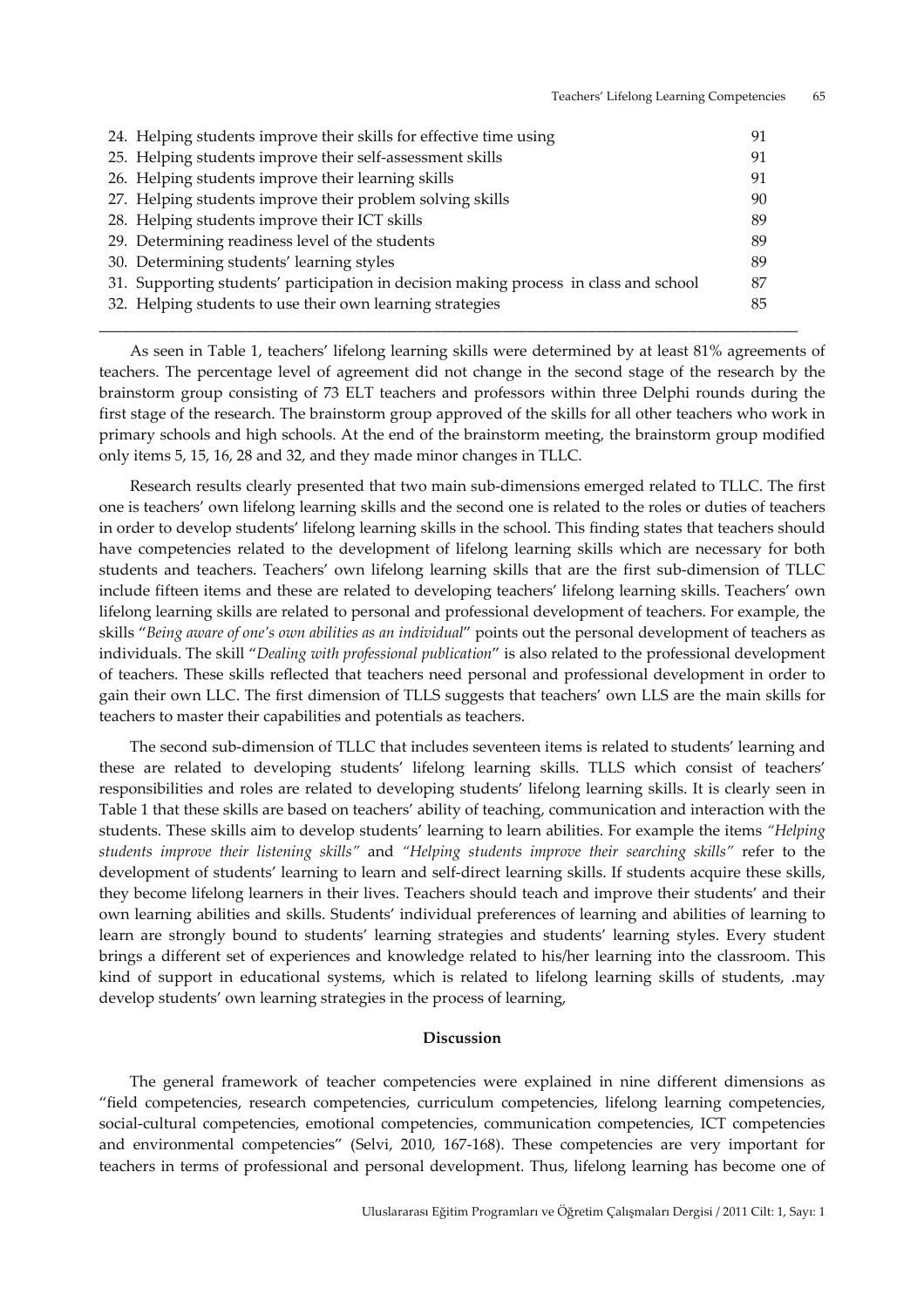#### K. Selvi 66

the main issues for worldwide knowledgeable society and individuals. It is known that 1996 was the "European Year of Lifelong Learning," and UNESCO also pointed out that lifelong learning is among the main issues for planning the future of individual and society. Economical, cultural and technological changes lead individuals to review their own lifelong learning needs. LLS are main tools for individuals as teachers or students planning and managing for their future effectively. It means that teachers and students can design their own future based on their lifelong learning skills.

European Union redefined teaching profession based on lifelong learning competencies of teachers and "these competencies refer both to the initial and continuing development of the teachers, as well as to the kind of schools they should work and characteristics they should promote their students" (Theodosopoulous, 2010, 154). Thus, similar to Theodosopoulous' study, the results of this study show that teachers have the responsibility to develop their own LLS and students' LLS in the school. Teachers must encourage their students' self-consciousness, flexibility, self-direct, independence and studentcentered learning (Kogan, 2001). It means that teachers should monitor all of learning-teaching process that help acquire, maintain and develop teachers' LLC and students' LLS. Lifelong learning competencies of teachers can help to develop students' self-direct learning methods. In educational contexts, TLLC can create positive impact on developing students' lifelong learning skills. Teachers must improve their Lifelong learning competencies while studying in the school. Thus, teachers need to acquire lifelong learning competencies that provide them and their students with the opportunity for self-development and self-actualization by means of learning in life process.

The research results show that teachers' lifelong learning skills consist of self-direct learning skills, ability of seeking out and access to knowledge, critical thinking skills, lateral thinking skills, communication skills, interpersonal skills, problem solving skills, ability of planning projects, ability of evaluating alternatives, ability of working in teams and ability of working collaboratively with their colleagues and students. However, the lifelong learning skills are not limited to these skills and they were also defined as lifelong learning competencies by the teachers. Especially self-direct learning is the main and central skills for the lifelong learning of teachers and Theodosopoulous' (2010) research reflects that self-direct learning comes up as the central feature of lifelong learning of teachers. Teachers should further improve, maintain and update their LLS during the lives of individuals. These results are very important for teacher trainees, teacher trainers and teachers for their future professional development. For example, problem solving skills, team work and collaborative work are very important for lifelong learning and future development of all professions.

It is seen that teachers' lifelong learning competencies consist of teachers' lifelong learning skills and skills about developing students' lifelong learning skills. Teachers must have lifelong learning competencies in order to acquire their roles and responsibilities and also improve students' LLS. In educational contexts, teachers' lifelong learning competencies refer to sustainable development of teachers and students by means of learning. Sustainable development of teachers and students is based on lifelong learning skills of them. The results of the research seen in Table 1 reflected the important matter about TLLC that are composed of two main skills development of teachers. The first one is related to teachers' own lifelong learning skills and the second one is composed of teachers' responsibility related to developing students' lifelong learning skills. The numbers of items concerning with teachers' own LLS and TLLS related to students' learning skills are almost the same number. It means that half of TLLS is related to becoming lifelong learner as teachers for professional development and the other half is related to teachers' skills about their roles and responsibilities to make students become lifelong learners in the school. It can be concluded from this result that TLLC consist of teachers' own LLS and students' lifelong learning skills. The result also suggests that teachers' roles in the learning-teaching process should be reviewed based on the idea and the concept of lifelong learning.

The Lifelong learning refers to the paradigm sifted through in educational arena. Lifelong learning is not a preparation for life for an individual, but it is a part of individual's life itself. This idea refers to a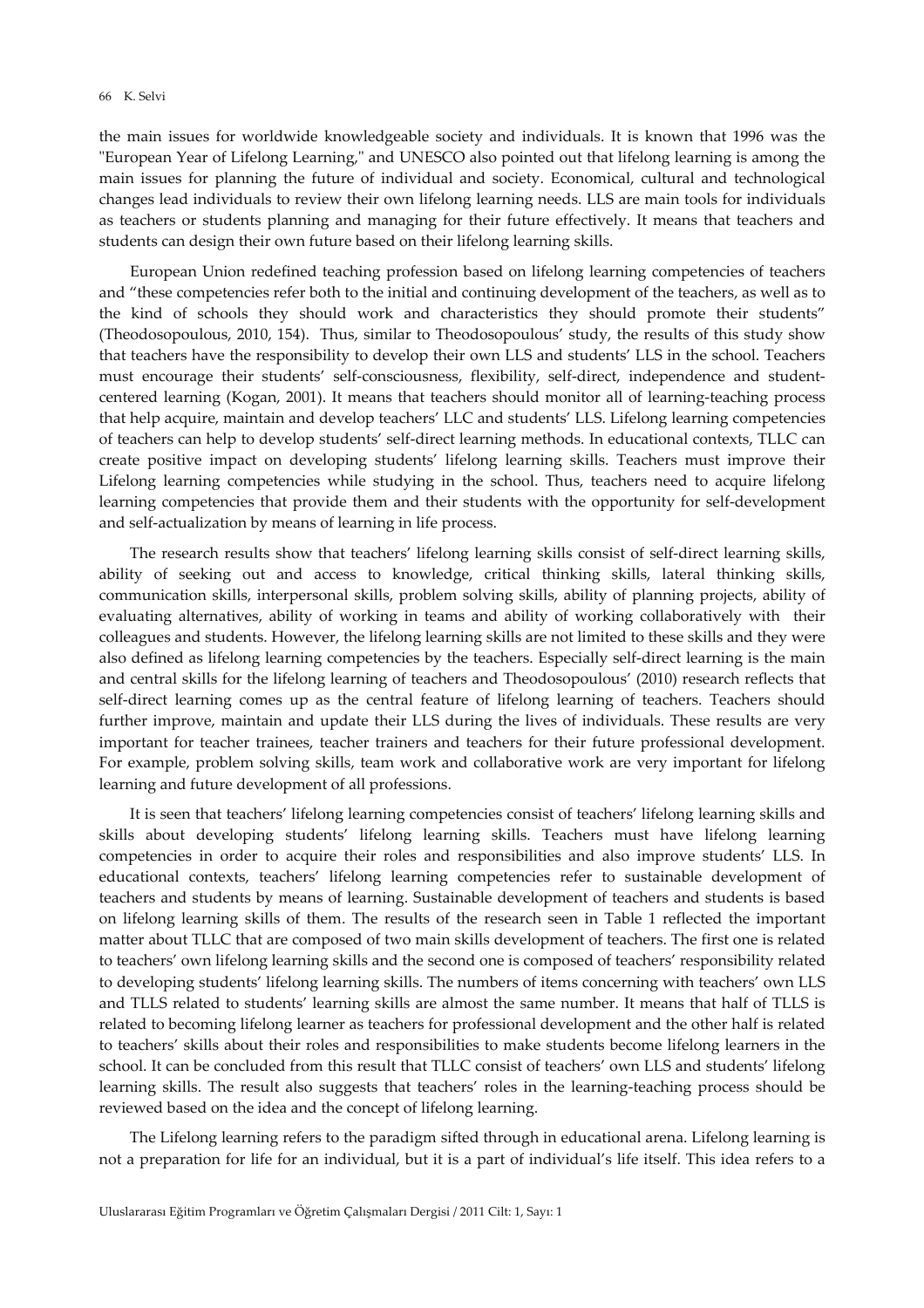paradigm review in education and learning, and a new perception of these concepts is required. The paradigm review also refers to teachers and students' attitudes towards teaching and learning. Lifelong learning needs to occur in many learning settings such as in family education, training institutions and informal education at home, at work at any time and anywhere in the life process of individual. In the formal education, system all teachers and their students need to develop their understanding of the concept of lifelong learning in order to improve their own lifelong learning skills. Lifelong learning skills must be gained by everyone in educational systems in order to strengthen the learning skills of individuals.

Teacher training colleges should have important responsibility in developing TLLC. According to Dong (2004), teacher trainees have to master self-learning methods and self-learning skills in order to meet the demands of their future professional lives. Ryan (2007, 202) stated that teacher trainees "epically in relation to taking responsibility for their own learning, the outcomes for these students in term of their learning were significant." However, teacher training colleges, faculties or institutes may not be able to equip the teacher trainees with lifelong leaning skills and knowledge that they need during the whole professional period. Teacher trainees need lifelong learning skills which supply essential tools for future professional careers in order to become self-learners and develop students' LLS.

#### **References**

- Commission of the European Communities (2007). Communication from the commission: A coherent framework of indicators and benchmarks for monitoring progress towards the Lisbon objectives in education and training, Brussels, 12.2.2007, COM (2007) final.
- Dong,W. (2004). Improving students' lifelong learning skills in Circuit Analysis. *The China Papers*, November, 75-78.
- Fontelles, J. & B. J.-E. Enestam. (2006). Recommendation of European Parliament and of the Council: of 18 December 2006 on key competencies for lifelong learning (2006/926/EC), *Official Journal of the European Union*, L 394, 10-18.
- Iorga, M. (2010). The university teaches as a moral agent, *Agathos An International Review of the Humanities and Social Sciences,* 1(1), 141-152.
- Jarvis, P. (2009). Developing in learning tehory, *International Journal of Continuning Education and Lifelong Learning,* 2(1), 1-14.
- Kogan, M. (2001). Lifelong learning and power relations and structure, *European Journal of Education*, 36 (3), 351-360.

Knapper, C. K., & A. J. Cropley. (2000). *Lifelong Learning in Higher Education*. 3rd ed. London: Kogan Page.

- Mourtos, J. N. (2003). Defining, teaching and assessing lifelong learning skills. Paper presented in 33rd ASEE/IEEE Frontiers in Education Conference, Boulder: T3B-14-19.
- Okumoto, K. (2008). Lifelong learning in England and Japan: Three translation, *Comapr*e*,* 38 (2), 173-188.
- Ryan, J. (2007). Exploring 'lifewide learning' as a vehicle for shifting pre-service teachers' conception of teaching and learning, In *handbook of teacher education*. T. Townsend and R. Bates (Eds.), 193-204, Netherlands: Springer.
- Selvi, K. (2007). The English language teachers' competencies, presented paper The Fifth International JTET Conference, The Conference conducted at the meeting in the University of Debrecan, Hungary, May 30-June 2 2007, (pp. 1-10).
- Selvi, K. (2010). Teachers' competencies. *Cultura: International Journal of Philosophy of Culture and Axiology*, 13, 167-175.
- Theodosopoulous, M. (2010). The challenge of developing strategic lifelong learning in the school community, *Problems Of Education In The 21th Century*, 21, 153-162.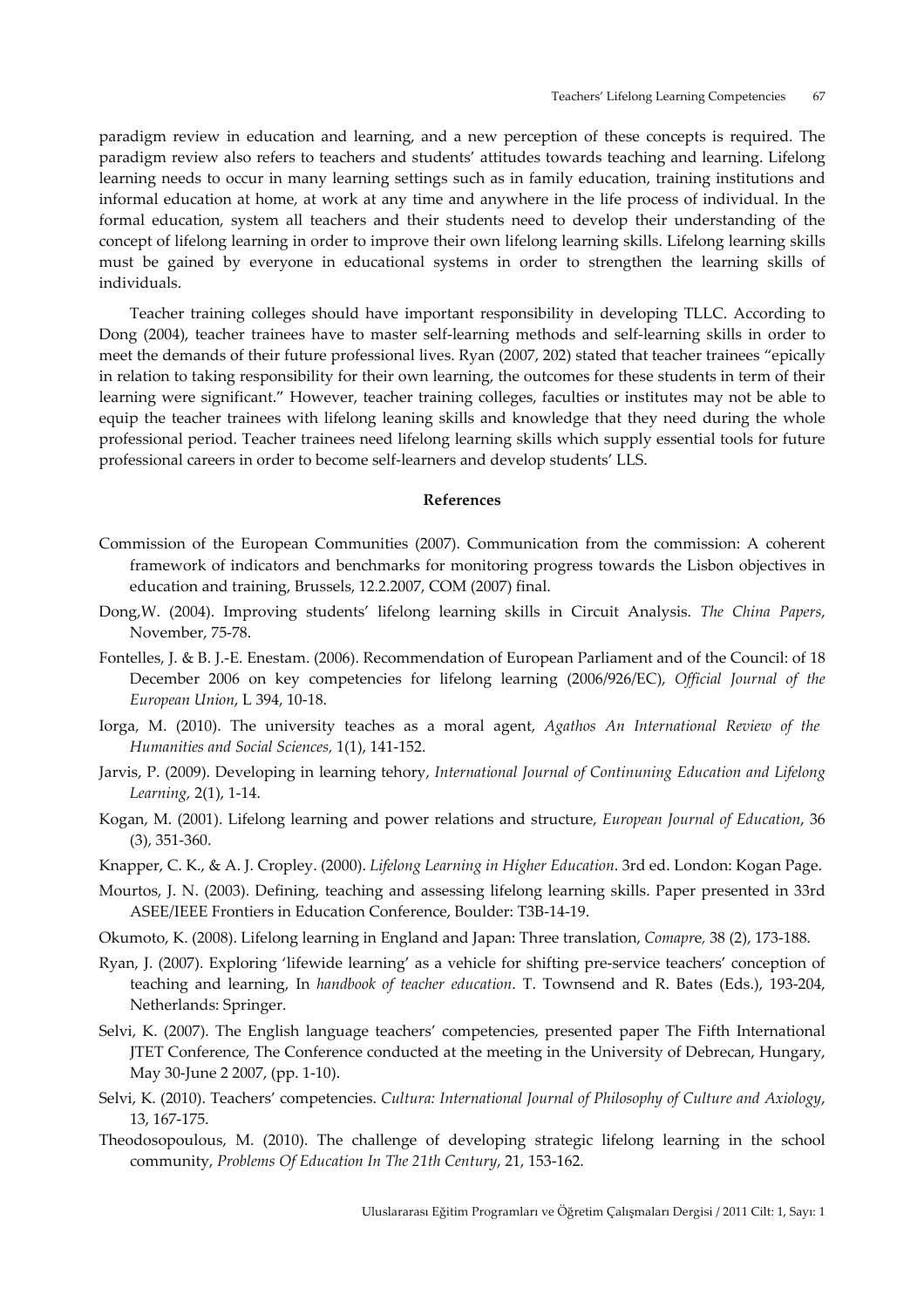### **Geniş Özet**

#### **Öğretmenlerin Yaşam Boyu Öğrenme Yeterlikleri**

Bireylerin yaşam boyu öğrenme becerileri 1990'li yıllardan itibaren hem ulusal hem de uluslarası boyutta en önemli konulardan biri olmaya başlamıştır (Okumoto, 2008). Avrupa Birliği topluluk ülkelerine yönelik olarak eğitim ve öğrenme alanının geliştirilmesi amacıyla bazı göstergeler belirlemiştir. (2007; Fontelles ve Enestam, 2006). Bu göstergelerin en önemlilerinden birisi bireylerin yaşam boyu öğrenme becerileri ile ilgilidir. Yaşam boyu öğrenme becerileri yaşam süresince bireyin kendini gerçekleştirmesi ve işini sürdürmesi için gerekli olan temel beceriler olarak tanımlanmaktadır. Bu becerilerin bireylere kazandırılması ile toplum ve bireyin sürekli olarak gelişmesi hedeflenmektedir. Yaşam boyu öğrenme becerisi birey ve toplumun demokratik, sosyal, kültürel, teknolojik ve ekonomik yönlerden gelişmesi için hayati önem taşımaktadır. Formal öğrenme-öğretme sürecinin tamamlayan bireylerin kazandıkları yaşam boyu öğrenme becerileri onların yetişkinlik döneminde öğrenmelerini sürdürmelerine ve yeni davranışlar kazanmalarına yardımcı olacaktır. Birey ve toplum açısından yaşam boyu öğrenmenin gerekliliği açık olarak ifade edilmesine karşılık bireylerin bu becerileri nasıl kazanacağı konusu yeterince tartışılmamaktadır. Yaşam boyu öğrenme becerilerinin kazandırılmasında temel sorumluluğun okulda olduğu ve bu becerilerin kazandırılması için okulun en uygun merkez olduğu ifade edilmesine karşın okul bu işlevini yeterince gerçekleştirememektedir.

Bilgi teknolojilerinde ortaya çıkan gelişmeler, öğrenme-öğretme sürecinde uygulanmakta olan yeni yaklaşımlar ve yöntemler yaşam boyu öğrenme becerilerini öğretmenler için en önemli yeterlik alanı olarak görülmesine neden olmuştur. Okullarda yaşam boyu öğrenme becerilerinin kazandırılması için öncelikle öğretmenlerin bu becerilere sahip olması ve öğrencilerine bu becerileri kazandırmaya yönelik uygulamalar yapması gerekmektedir. Okullar öğrencilere yaşam boyu öğrenme becerilerinin kazandırılmasından sorumlu olan kurumların başında yer almaktadır. Okulların bu sorumlulukların gerçekleştirebilmeleri için öncelikle okullarda görev yapan öğretmenlerin yaşam boyu öğrenme becerilerini kazanmış olmaları gerekir. Okullarda etkili öğrenme-öğretme çevresi oluşturabilmesi öğretmenlerin yaşam boyu öğrenme becerileri ile donatılmış olması ile yakından ilişkilidir. Yaşam boyu öğrenme becerileri hem öğreticinin niteliğini hem de eğitim sisteminin niteliğin artırılması ile ilişkili en önemli yeterlik alanıdır. Bu nedenle, bu çalışmada öğretmenlerin yaşam boyu öğrenme becerilerinden oluşan Yaşam boyu Öğrenme Yeterliklerinin araştırılması amaçlanmıştır.

Bu çalışmada, öğretmenlerin yaşam boyu öğrenme yeterlikleri iki aşamada belirlenmiştir. Birinci aşamada 2007 yılında İngilizce öğretmenlerinin yeterliklerinin belirlenmesi amacıyla bir araştırma yapılmıştır. İngilizce öğretmenlerinin yeterlikleri İngilizce öğretmenleri ve Eğitim Fakültelerinde görev yapan öğreticilerden oluşan toplam 73 uzaman ile birlikte Delfii tekniği ile belirlenmiş. Bu araştırma sonucunda İngilizce öğretmenlerinin yeterlikleri "Program Yeterlikleri", Yaşam boyu Öğrenme Yeterlikleri", Sosyo-Kültürel Yeterlikler" ve "Duyuşsal Yeterlikler" olmak üzere dört grupta toplanmıştır (Selvi, 2007). Belirlenen bu yeterliklerden "Yaşam boyu Öğrenme Yeterlikleri" en önemli ve yeni yeterlik alanı olarak ortaya çıkmıştır. 2007 yılında yapılan araştırma sonuçlara dayalı olarak ikinci aşamada ise 2009 yılında tüm öğretmenler için *Öğretmenlerin Yaşam boyu Öğrenme Yeterlikleri* belirlenmesine yönelik yeni bir araştırma yapılmıştır. Daha önce İngilizce öğretmenlerine yönelik olarak belirlenmiş *Yaşam boyu Öğrenme Yeterlikleri* 2009 yılında İlköğretim ve ortaöğretim kurumlarında çalışan on öğretmen ile birlikte yüz yüze yapılan beyin fırtınası toplantılarında yeniden analiz edilerek tartılmıştır. Beyin fırtınası tartışmaları sonucunda İngilizce öğretmenleri için belirlenmiş olan Yaşam boyu Öğrenme Yeterlikleri tüm öğretmenlerin yaşam boyu öğrenme yeterliği olabileceğine karar verilmiştir. Beyin fırtınası kapsamında yapılan analizler ve tartışmalar sonucunda çok küçük değişikliler yapılarak İngilizce öğretmenleri için daha önce belirlenmiş yeterlikler tüm öğretmenler için gerekli olan *Yaşam boyu Öğrenme Yeterliklerine* dönüştürülmüştür.